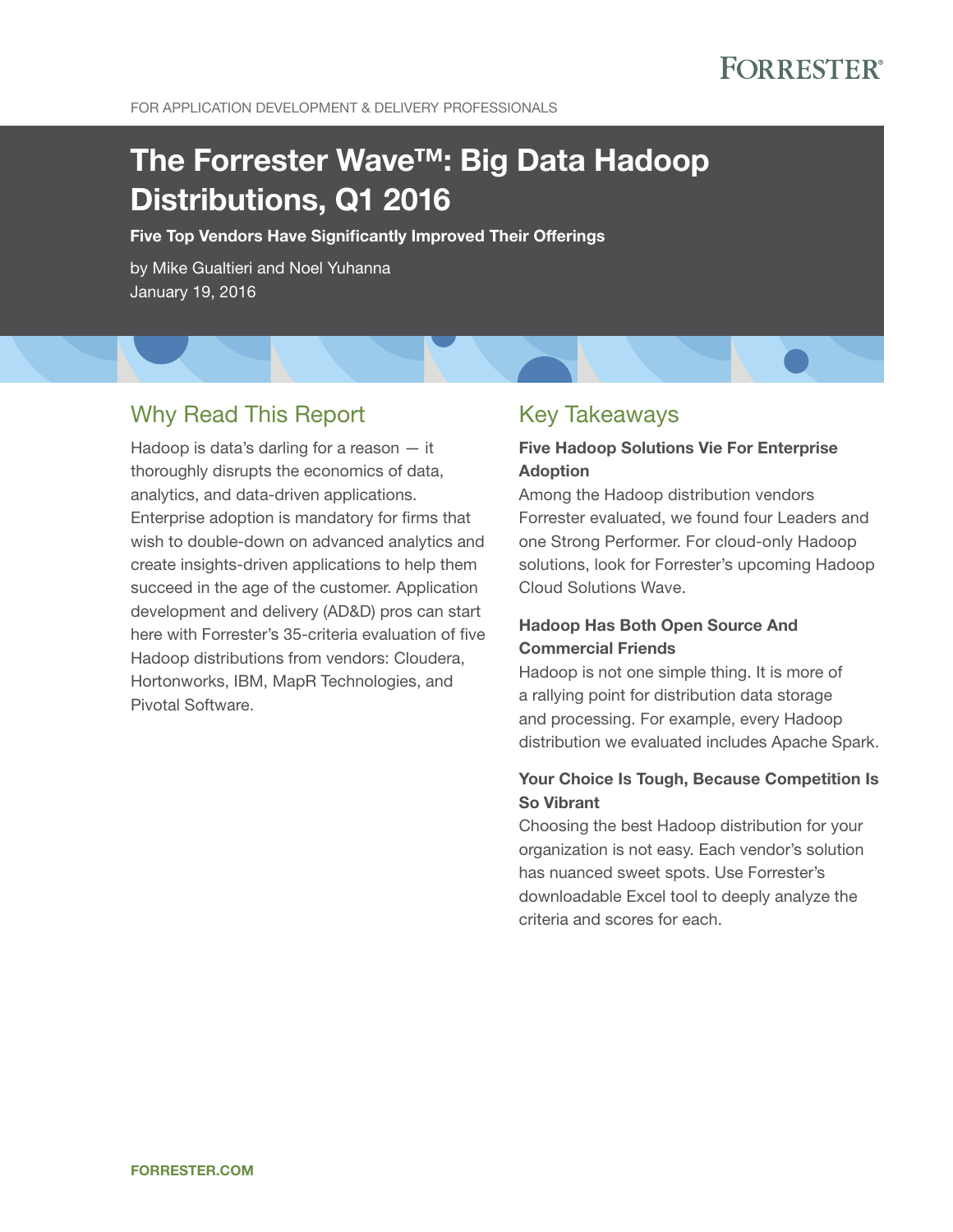## The Forrester Wave™: Big Data Hadoop Distributions, Q1 2016

Five Top Vendors Have Significantly Improved Their Offerings

by [Mike Gualtieri](http://www.forrester.com/go?objectid=BIO1858) and [Noel Yuhanna](http://www.forrester.com/go?objectid=BIO852) with [Holger Kisker, Ph.D.](http://www.forrester.com/go?objectid=BIO2566), [Rowan Curran,](http://www.forrester.com/go?objectid=BIO4966) [Brandon Purcell](http://www.forrester.com/go?objectid=BIO10005), Sophia Christakis, Shreyas Warrier, and Matthew Izzi January 19, 2016

## Table Of Contents

- 2 Hadoop Becomes The New Core Of The Analytical Enterprise
- 3 Big Data Hadoop Distributions Evaluation **Overview**

Evaluation Criteria: Current Offering, Strategy, And Market Presence

Our Hadoop Distribution Evaluation Assessed The Capabilities Of Five Vendor Offers

- 5 Solid Choices All Around Make For A Tough Decision
- 7 Vendor Profiles

Leaders Differentiate On Their Approach To Innovation

Strong Performer Can Still Be The Right Choice For Some Enterprises

9 Supplemental Material

## Notes & Resources

Forrester conducted product evaluations in November 2015 and interviewed five vendors: Cloudera, Hortonworks, IBM, MapR Technologies, and Pivotal Software.

## Related Research Documents

[Apache Spark Is Powerful And Promising](http://www.forrester.com/go?objectid=RES121127)

[The Forrester Wave™: Big Data Predictive](http://www.forrester.com/go?objectid=RES115697)  [Analytics Solutions, Q2 2015](http://www.forrester.com/go?objectid=RES115697)

[SQL-For-Hadoop: 14 Capable Solutions](http://www.forrester.com/go?objectid=RES117713)  **[Reviewed](http://www.forrester.com/go?objectid=RES117713)** 

### **FORRESTER®**

Forrester Research, Inc., 60 Acorn Park Drive, Cambridge, MA 02140 USA +1 617-613-6000 | Fax: +1 617-613-5000 | forrester.com

© 2016 Forrester Research, Inc. Opinions reflect judgment at the time and are subject to change. Forrester®, Technographics®, Forrester Wave, RoleView, TechRadar, and Total Economic Impact are trademarks of Forrester Research, Inc. All other trademarks are the property of their respective companies. Unauthorized copying or distributing is a violation of copyright law. Citations@forrester.com or +1 866-367-7378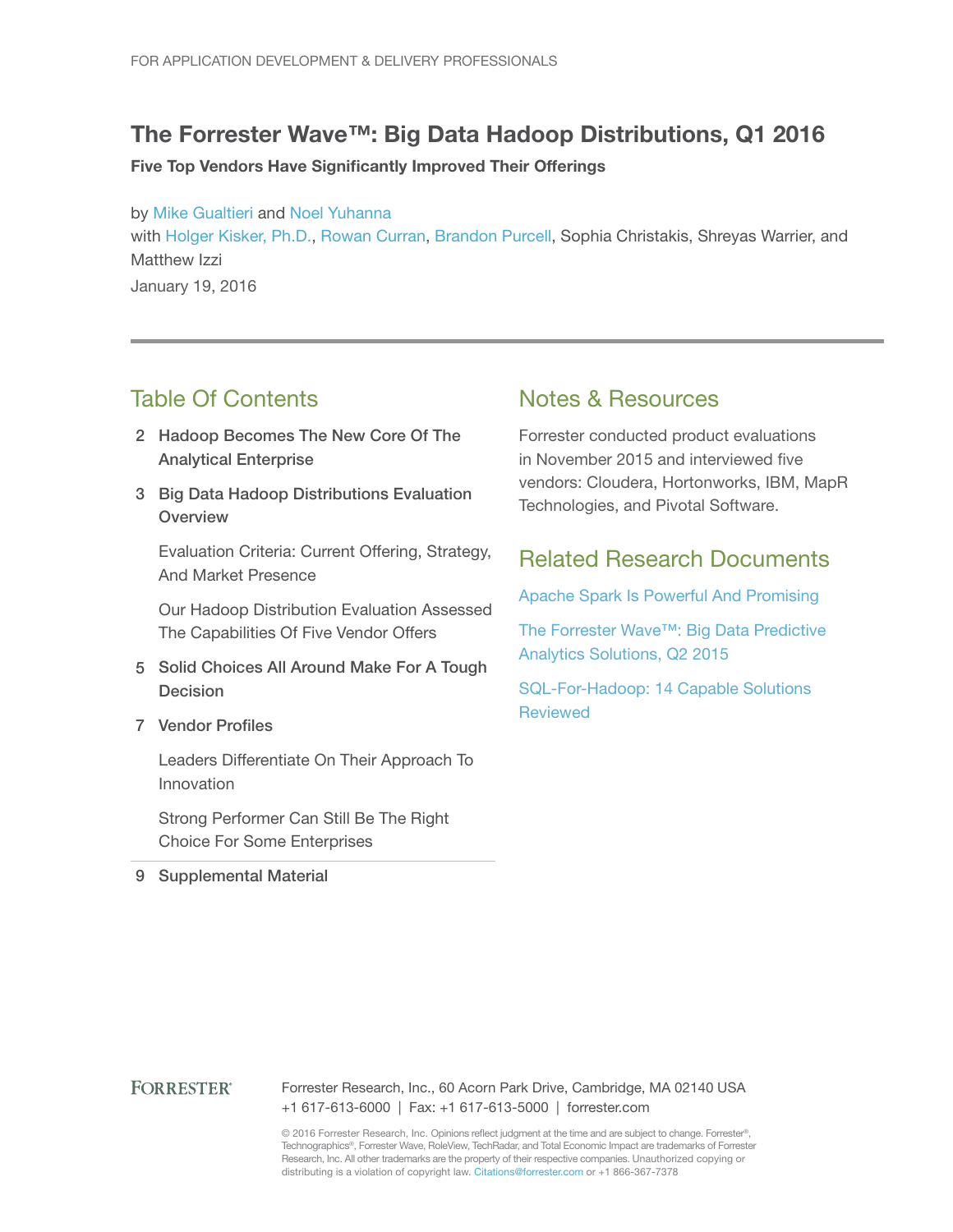## Hadoop Becomes The New Core Of The Analytical Enterprise

The proliferation of data generated by enterprise applications, consumer web/mobile apps, and the Internet of Things (IoT) has afforded an unprecedented opportunity for businesses to know more about their customers, competitors, and business. However, the unfortunate truth is that the potential of most data lies dormant. On average, between 60% and 73% of all data within an enterprise goes unused for business intelligence (BI) and analytics (see Figure 1).<sup>1</sup> That's unacceptable in an age where deeper, actionable insights, especially about customers, are a competitive necessity.

Most enterprises see the opportunity of using more data, and they're not standing idly by as their data gathers dust. AD&D pros are adding Hadoop, en masse, to their mix of BI and data warehousing technologies to:

- **Economize the analysis of more data.** Data warehouses have long been the gold standard for accumulating, organizing, and analyzing large volumes of structured enterprise data. But gold is what they cost too. Hadoop can be a more economical solution for both structured and unstructured data because it is based on open source, it processes large data sets more efficiently than data warehouses, and it can handle both SQL and general-purpose workloads.<sup>2</sup> Arguments can ensue about the price/performance of data warehouses versus Hadoop, but most enterprises cite cost effectiveness as a key reason they turn to Hadoop.
- › Create lakes of big data from multiple tributaries. Analyzing data from a large portfolio of dozens (or even hundreds) of internal business applications and external sources is a challenge, but it's essential to finding the most valuable actionable insights. To overcome this challenge, many enterprises create a "data lake," which is akin to a data warehouse except that it is built using Hadoop instead of traditional data warehouse technology. For most firms, a data lake is less formal than a data warehouse; they often use it in an ad-hoc fashion to discover new insights from both structured and unstructured data that get elevated to the data warehouse after the insights are discovered and formalized. However, many firms aspire to have data lakes built in Hadoop to completely replace their data warehouses.
- **Perform advanced analytics.** Traditional BI is mostly about producing reports and populating dashboards with historical business performance analytics. That's enormously valuable, but to get the most out of their data, enterprises must also use advanced analytics, such as machine learning to build predictive models, text analytics to analyze unstructured data, and streaming analytics to capture real-time, perishable insights. Hadoop is a general-purpose data processing platform and has an increasing number of both open source and commercial partners. One of the best is Apache Spark.<sup>3</sup> All Hadoop distributions come with Spark, and AD&D pros can use it to load data from the Hadoop distributed file system (HDFS) into memory for general-purpose processing or advanced analytics such as machine learning. Many commercial analytics vendors also have ported their tools and technologies to work with both Hadoop and Spark running on YARN, Hadoop's resource manager.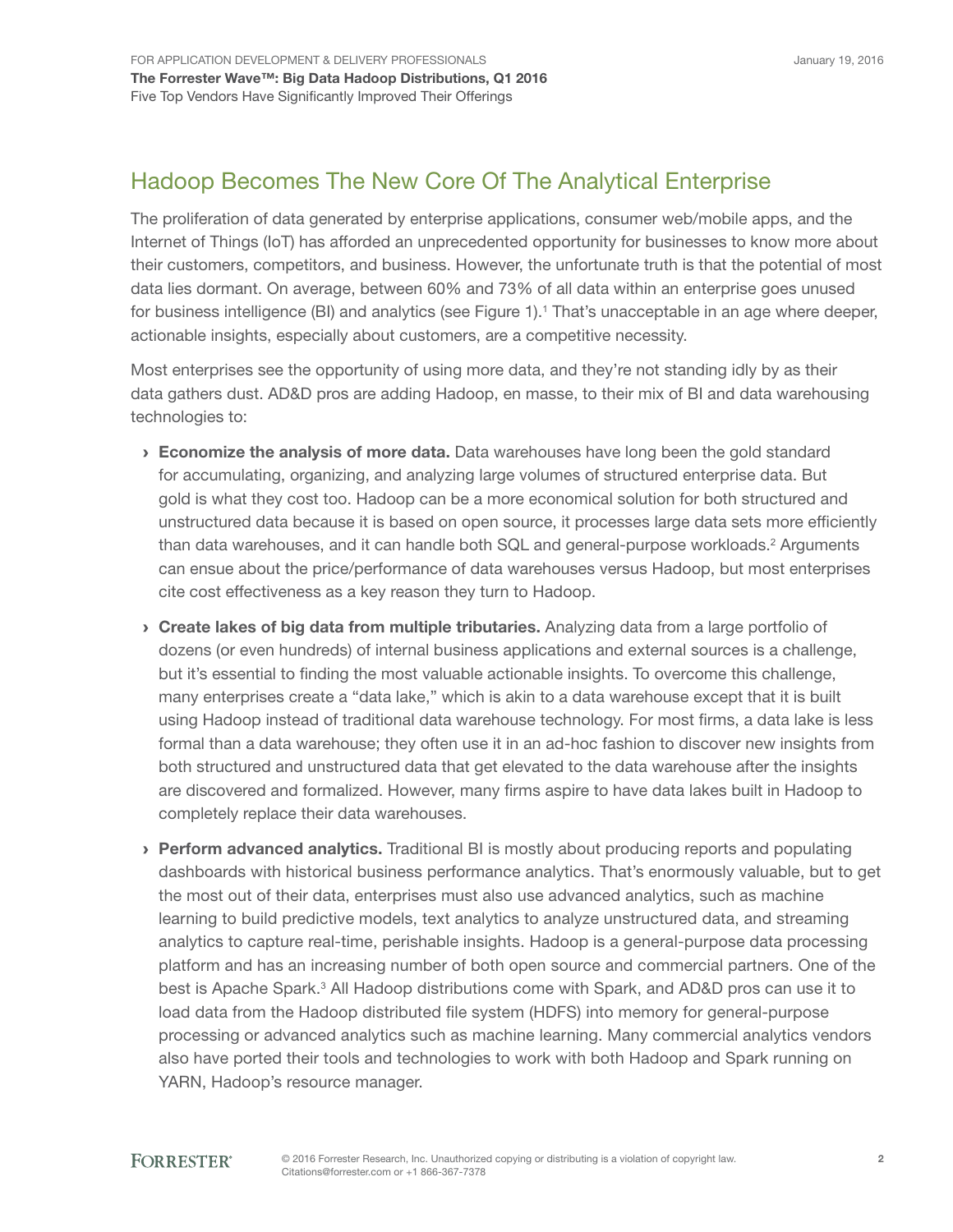> Provide self-service analytics to all who need it. A past criticism of Hadoop was that only a Java programmer could use it to analyze data by creating custom MapReduce jobs or writing Pig scripts. Fortunately, business intelligence professionals, data scientists, and nontechnical businesspeople can also use Hadoop through a bevy of commercial ETL, BI, and advanced analytics tools too long to list here.<sup>4</sup> Many of these tools have been enabled by SQL-for-Hadoop solutions that provide a standardized interface for data stored in Hadoop.<sup>5</sup>

#### FIGURE 1 Most Enterprise Big Data Goes Unused For Analytics





Note: The percentages shown are estimates based on reported ranges; the values are not exact. Source: Forrester's Global Business Technographics® Data And Analytics Survey, 2015

## Big Data Hadoop Distributions Evaluation Overview

To assess the state of the market and see how the vendors stack up against each other, Forrester evaluated the strengths and weaknesses of five top commercial Hadoop distribution vendors: Cloudera, Hortonworks, IBM, MapR Technologies, and Pivotal Software.

### Evaluation Criteria: Current Offering, Strategy, And Market Presence

After examining past research, user requirements, and vendor interviews, we developed a comprehensive set of 35 evaluation criteria, which we grouped into three high-level buckets: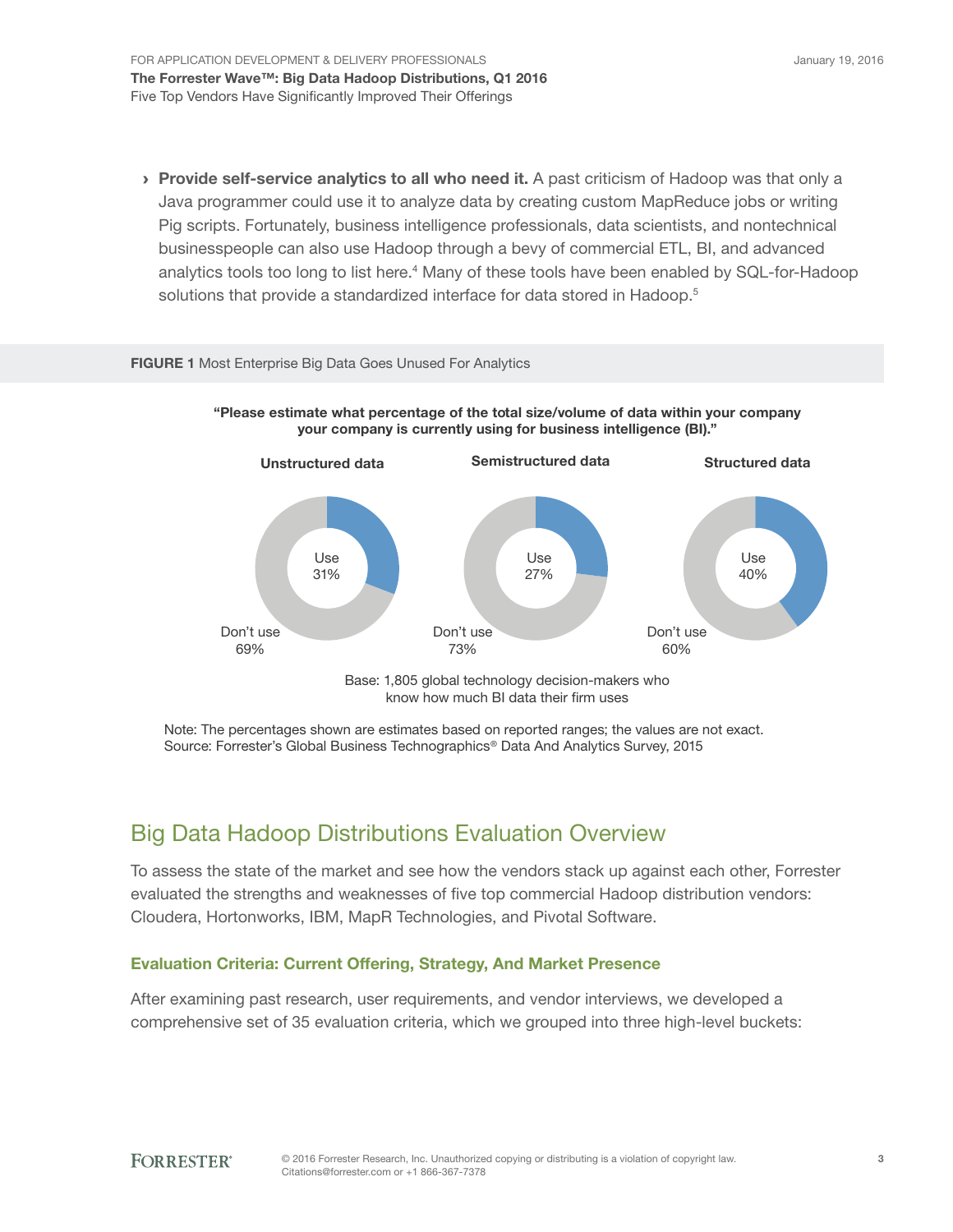- **> Current offering.** We evaluated each product's configuration options, scalability, performance, high availability, disaster recovery, administration, security, core data capabilities, development tools, and other features to establish the capabilities of the vendor's current offering. All evaluated products must have been publicly available by October 1, 2015.
- **Strategy.** We reviewed each vendor's strategy to assess its ability to compete and grow in the commercial Hadoop distribution market. Key criteria include Forrester's confidence in the vendor's ability to execute on its stated strategy and support current and future customers. We also reviewed each vendor's product road map to assess how this will affect the vendor's competitive position compared with the other vendors in this evaluation.
- **Market presence.** To determine each vendor's market presence, we evaluated overall Hadoop revenue, number of paying customers, global distribution of paying customers, market awareness of the vendor's product, and partnerships with other technology and services firms.

### Our Hadoop Distribution Evaluation Assessed The Capabilities Of Five Vendor Offers

Each of the five vendors (Cloudera, Hortonworks, IBM, MapR Technologies, and Pivotal Software) included in this evaluation has (see Figure 2):

- › Core Apache Hadoop functionality. All five vendors provide a Hadoop distribution that is based on the Apache Hadoop and related open source projects. Distribution features and add-on technologies must be aimed at the requirements of the world's largest enterprises, organizations, and government agencies.
- › General-purpose technology. The products are general-purpose Hadoop distributions products that aren't embedded or functionally focused within domain-specific applications.
- **Software solution focus.** The vendors provide a software solution that organizations can install on their own on-premises, private cloud, and/or public cloud infrastructure. Cloud-only solutions such as Altiscale, Amazon Web Services' Elastic MapReduce, and Microsoft Azure HDInsight are not included because they will be covered in our upcoming Forrester Wave evaluation of Hadoop cloud solutions.
- $\rightarrow$  A significant number of customers using the platform. Each vendor must have at least 10 paying customers using its product in production (most have over 500 paying customers). Each vendor also provided at least two customer references who were willing to be interviewed by Forrester about their experience using the product.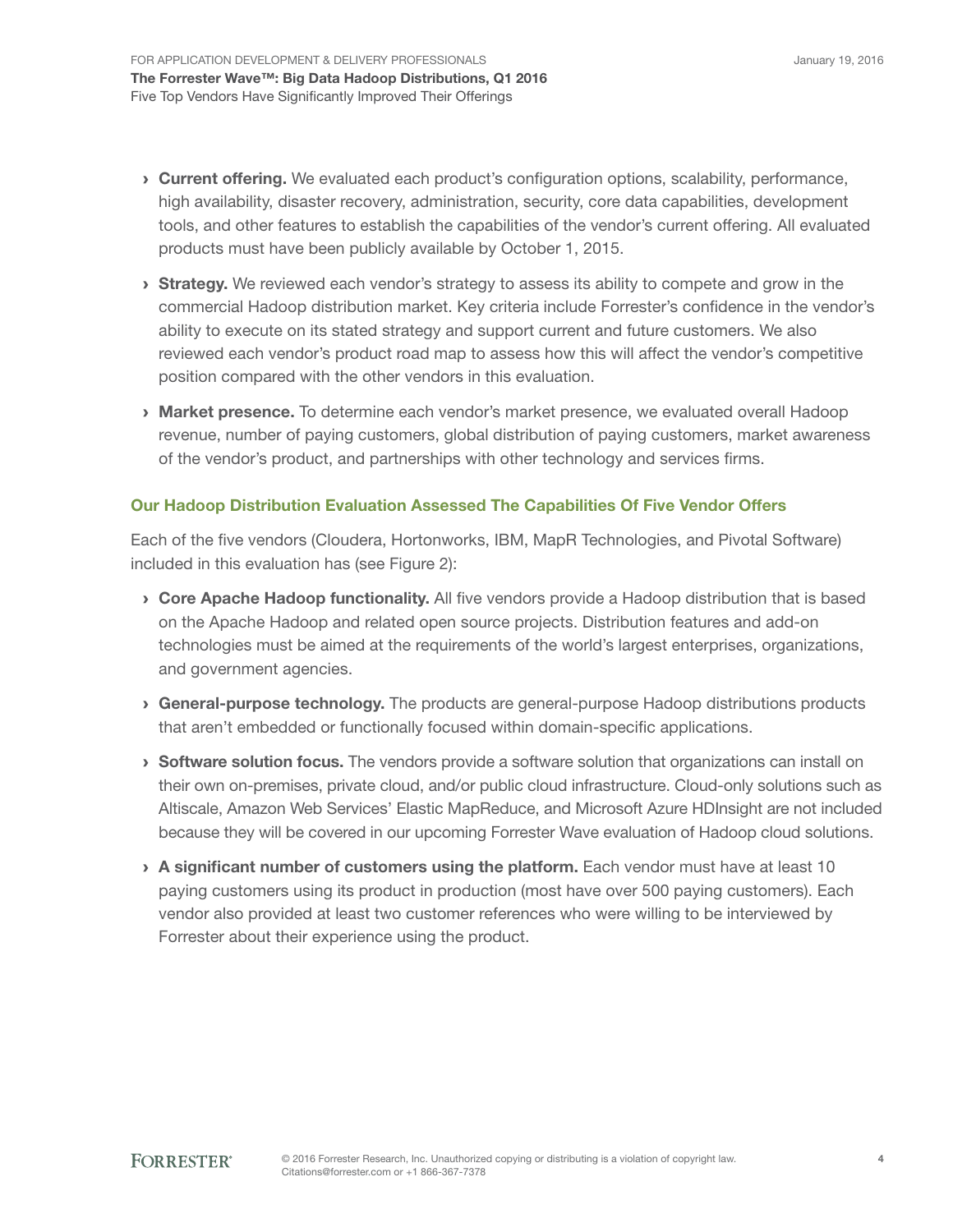#### FIGURE 2 Evaluated Vendors: Product Information And Selection Criteria

| <b>Vendor</b>            | <b>Product evaluated</b>                 | <b>Product version</b><br>evaluated |
|--------------------------|------------------------------------------|-------------------------------------|
| Cloudera                 | Cloudera Enterprise                      | 5.50                                |
| <b>Hortonworks</b>       | Hortonworks Data Platform                | 2.30                                |
| <b>IBM</b>               | <b>IBM BigInsights for Apache Hadoop</b> | 4.10                                |
| <b>MapR</b> Technologies | The MapR Distribution including Apache   | 5.00                                |
| <b>Pivotal Software</b>  | HadoopPivotal HD                         | 3.x                                 |

#### Vendor selection criteria

Core Apache Hadoop functionality. The vendors included in this evaluation provide a Hadoop distribution that is based on Apache Hadoop and related open source projects. Distribution features and add-on technologies must be aimed at the requirements of the world's largest enterprises, organizations, and government agencies.

General-purpose technology. The products included in this evaluation are general-purpose Hadoop distributions products that aren't embedded or functionally focused within domain-specific applications.

Software solution focus. The vendors included in this evaluation provide a software solution that organizations can install on their own on-premises, private cloud, and/or public cloud infrastructure. Cloud-only solutions such as Altiscale, Amazon Web Services' Elastic MapReduce, and Microsoft Azure HDInsight are not included because they will be covered in our upcoming Forrester Wave™ evaluation of Hadoop cloud solutions.

A significant number of customers using the platform. Each vendor must have at least 10 paying customers using their product in production (most have over 500 paying customers). Each vendor must also provide at least two customer references who are willing to be interviewed by Forrester about their experience using the product.

## Solid Choices All Around Make For A Tough Decision

Forrester's evaluation of big data Hadoop distributions uncovered a market with four Leaders and one Strong Performer (see Figure 3):

› Cloudera, MapR Technologies, IBM, and Hortonworks are Leaders. Enterprise Hadoop is a market that is not even 10 years old, but Forrester estimates that 100% of all large enterprises will adopt it (Hadoop and related technologies such as Spark) for big data analytics within the next two years. The stakes are exceedingly high for the pure-play distribution vendors Cloudera, Hortonworks, and MapR Technologies, which have all of their eggs in the Hadoop basket. Currently, there is no absolute winner in the market; each of the vendors focuses on key features such as security, scale, integration, governance, and performance critical for enterprise adoption.

5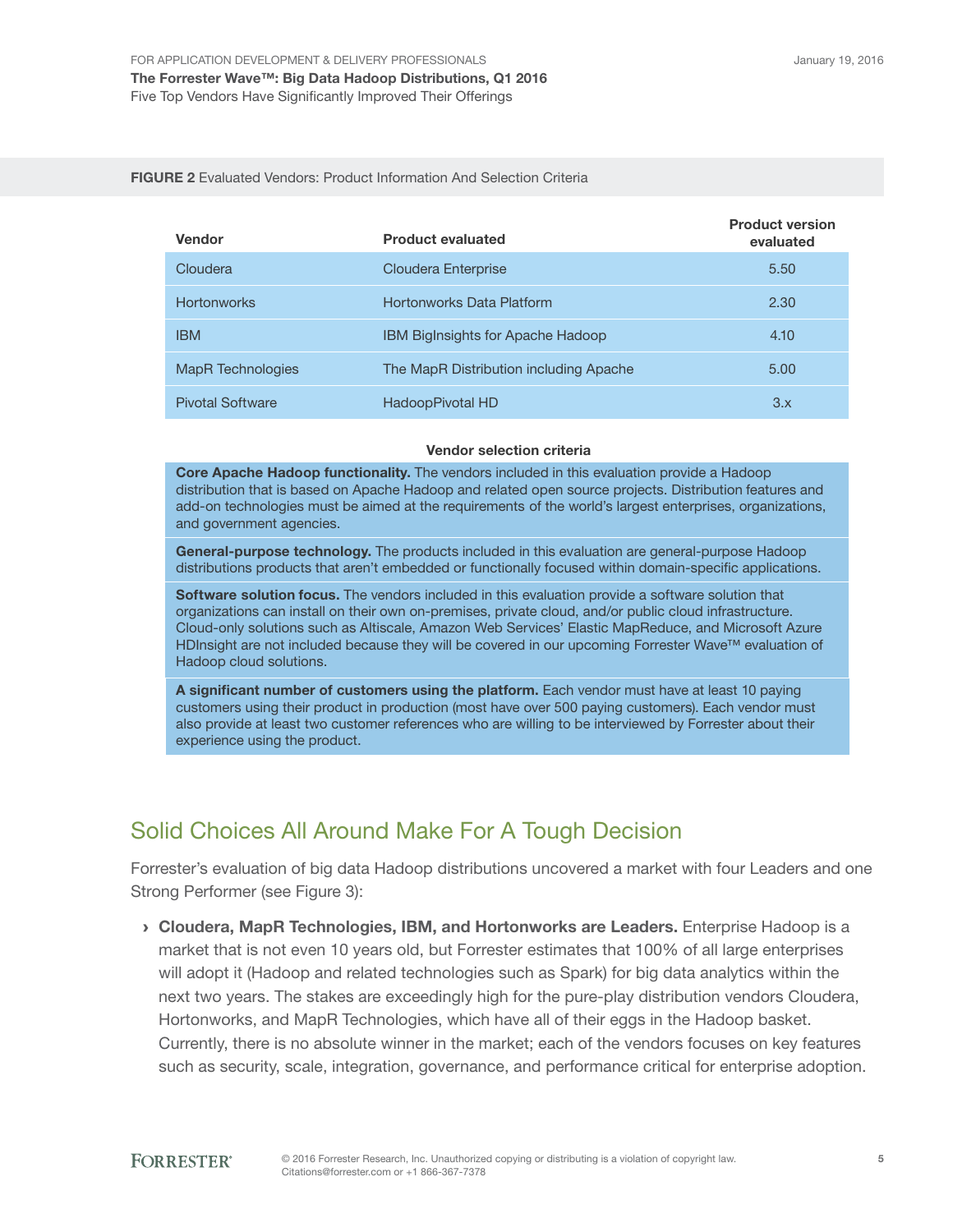January 19, 2016

However, each pure-play vendor has a sweet spot strong enough to vigorously compete in the market (read the vendor profiles, below). IBM has the market strength, engineering prowess, and portfolio of analytics products to compete against the hot Hadoop startups. Choosing a Hadoop distribution will be difficult for most AD&D pros who carefully consider each of these Leaders. Forrester doesn't think there is a wrong choice among the Leaders in this evaluation. This is still a neck-and-neck market.

› Pivotal Software is a Strong Performer. A Strong Performer among a Forrester Wave dominated by Leaders can still be a strong choice for an enterprise, especially if you value Pivotal Software's HAWQ SQL-for-Hadoop engine and MADlib machine learning library. Pivotal is an ODPi member, and thus some components of the Hadoop distribution will be equivalent to that of Leaders Hortonworks and IBM.

This evaluation of the big data Hadoop distribution market is intended to be a starting point only. We encourage clients to view detailed product evaluations and adapt criteria weightings to fit their individual needs through the Forrester Wave Excel-based vendor comparison tool. Clients can also schedule an inquiry with the authors to have a conversation about the market and specific vendor products.



FIGURE 3 Forrester Wave™: Big Data Hadoop Distributions, Q1 '16



© 2016 Forrester Research, Inc. Unauthorized copying or distributing is a violation of copyright law. Citations@forrester.com or +1 866-367-7378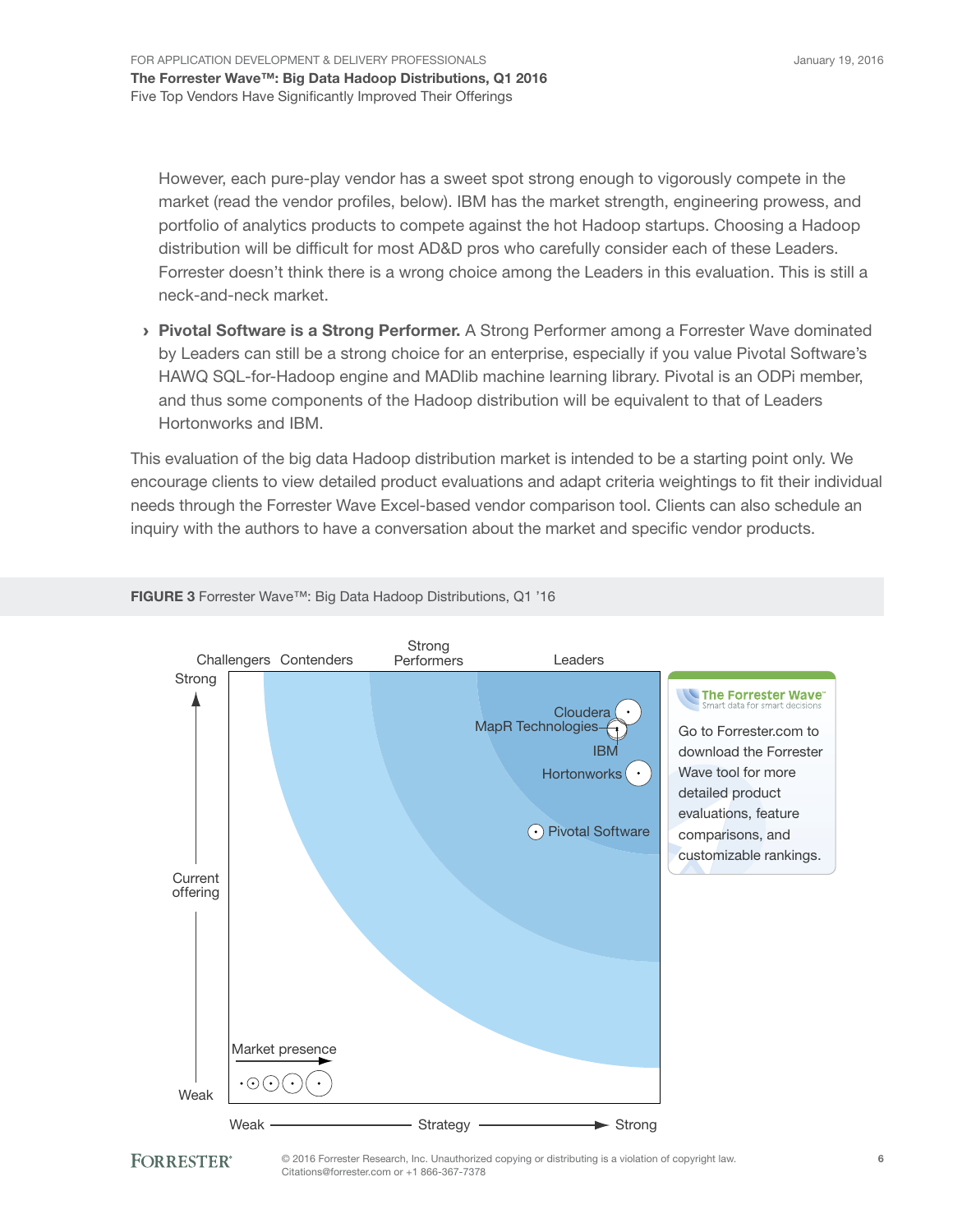#### FIGURE 3 Forrester Wave™: Big Data Hadoop Distributions, Q1 '16 (Cont.)

|                             | Forrester's<br>Weighting | Cloudera | Hortonworks | IBM  | MapR Technologies | Pivotal Software |
|-----------------------------|--------------------------|----------|-------------|------|-------------------|------------------|
| <b>CURRENT OFFERING</b>     | 50%                      | 4.53     | 3.82        | 4.32 | 4.34              | 3.14             |
| Solution configuration      | 5%                       | 5.00     | 5.00        | 5.00 | 5.00              | 4.00             |
| Architecture                | 20%                      | 4.20     | 3.40        | 4.00 | 4.80              | 2.40             |
| Administration              | 15%                      | 5.00     | 4.75        | 3.75 | 4.25              | 3.75             |
| Security                    | 10%                      | 5.00     | 3.00        | 4.32 | 4.34              | 3.00             |
| Data                        | 15%                      | 4.25     | 3.50        | 3.50 | 4.75              | 3.00             |
| Data governance             | 10%                      | 5.00     | 3.00        | 5.00 | 3.00              | 3.00             |
| <b>Workload flexibility</b> | 10%                      | 3.00     | 3.00        | 5.00 | 5.00              | 3.00             |
| Development                 | 10%                      | 5.00     | 5.00        | 5.00 | 3.00              | 3.00             |
| Platform integrations       | 5%                       | 5.00     | 5.00        | 5.00 | 5.00              | 5.00             |
| <b>STRATEGY</b>             | 50%                      | 4.63     | 4.75        | 4.50 | 4.50              | 3.56             |
| Acquisition and pricing     | 25%                      | 4.50     | 5.00        | 3.00 | 5.00              | 2.25             |
| Solution road map           | 25%                      | 5.00     | 5.00        | 5.00 | 4.00              | 3.00             |
| Ability to execute          | 25%                      | 5.00     | 5.00        | 5.00 | 5.00              | 5.00             |
| Implementation support      | 25%                      | 4.00     | 4.00        | 5.00 | 4.00              | 4.00             |
|                             |                          |          |             |      |                   |                  |
| <b>MARKET PRESENCE</b>      | 0%                       | 4.56     | 4.45        | 3.33 | 3.78              | 2.21             |
| Evaluated product revenue   | 33%                      | 4.00     | 4.00        | 3.00 | 3.00              | 2.00             |
| <b>Customer base</b>        | 33%                      | 4.67     | 4.34        | 4.00 | 4.67              | 3.00             |
| Partnerships                | 34%                      | 5.00     | 5.00        | 3.00 | 3.66              | 1.66             |

All scores are based on a scale of 0 (weak) to 5 (strong).

## Vendor Profiles

#### Leaders Differentiate On Their Approach To Innovation

› Cloudera thinks big and acts fast. Cloudera's scope and pace of innovation is astounding, but not surprising for the first commercial Hadoop startup, founded in 2008. Cloudera started the SQL-for-Hadoop craze with Impala. It offered the first visual cluster management tool and continues to put significant effort into key features such as security, high availability, governance, and administration. The vendor is anything but shy when it comes to making strategic acquisitions and partnerships to fill enterprise gaps in security, data management, and analytics. Cloudera's customers value the commercial add-on tools like Cloudera Manager, Cloudera Navigator, and Impala, as well as the company's overall vision for an enterprise big data platform.

**FORRESTER®**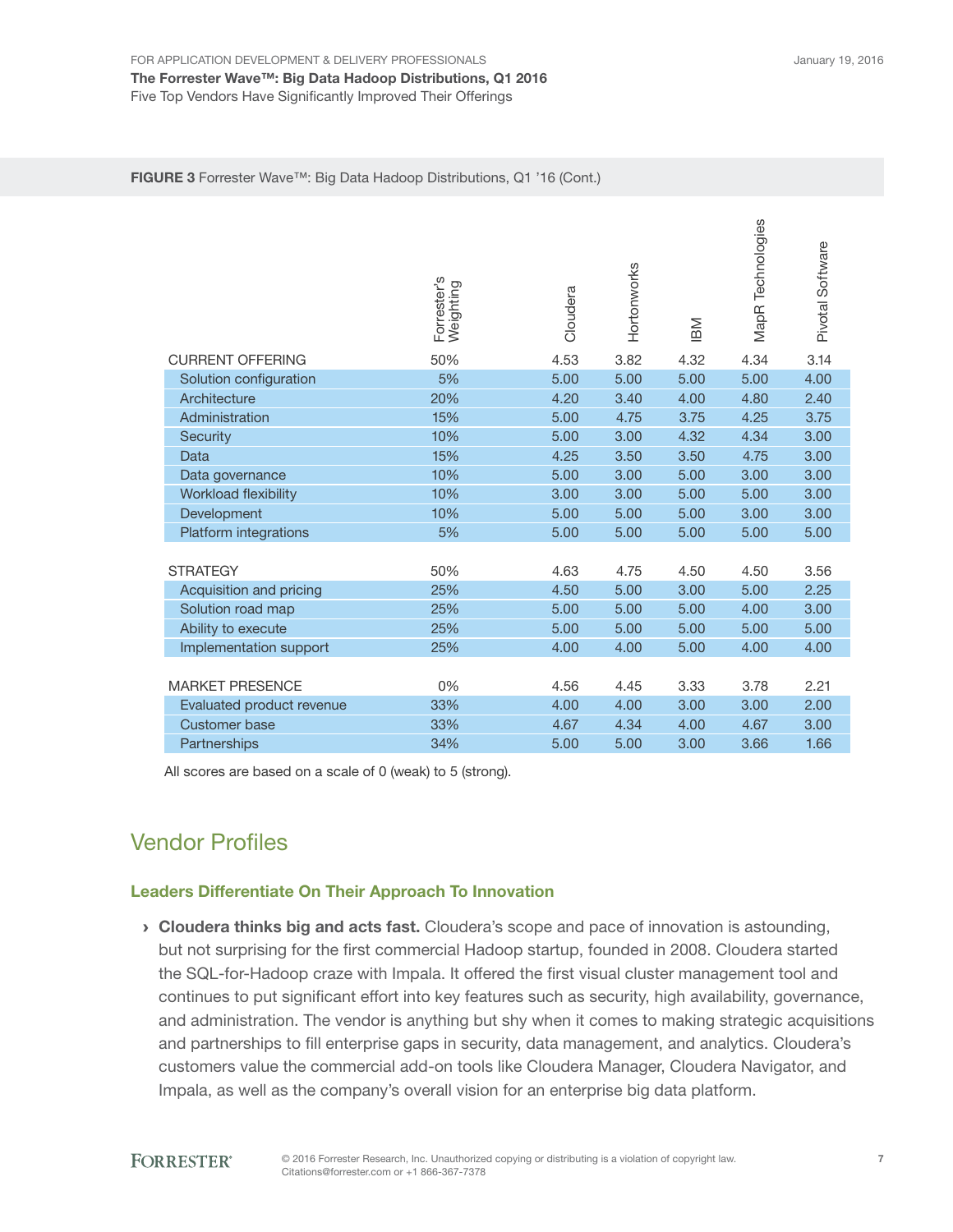- › MapR Technologies innovates to deliver extreme performance and reliability at scale. From day one, MapR Technologies' strategy has been to engineer a distribution that would allow Hadoop to reach its full performance and scale potential with minimal effort. Enter MapR Technologies' linchpin — the MapR filesystem, which implements the HDFS API, is fully read/write, and can store trillions of files (versus the complex configuration for HDFS that requires separated namespaces). MapR has also done more than any other distribution vendor under the covers of Hadoop to deliver a reliable and efficient distribution for large-cluster implementations. Its customers typically have or are planning large, mission-critical Hadoop clusters and want to use MapR-DB and MapR Streams (which implement the HBase and Kafka APIs, respectively).
- › IBM differentiates BigInsights with end-to-end advanced analytics. IBM integrates a wealth of key data management components and analytics assets into the open source core of its Hadoop distribution. Enterprises using IBM's data management stack will find BigInsights a natural extension to their existing data platform. The company has also launched an ambitious open source project, Apache SystemML, for machine learning on Apache Spark from its newly minted Spark Technology Center. IBM's customers value the maturity and depth of its Hadoop extensions, such as BigSQL, which is one of the fastest and most SQL-compliant of all the SQL-for-Hadoop engines. In addition, BigQuality, BigIntegrate, and IBM InfoSphere Big Match provide a mature and feature-rich set of tools that run natively with YARN to handle the toughest Hadoop use cases.
- › Hortonworks doubles-down on inclusive, broad community innovation. Hortonworks is a rock when it comes to its promise to offer a 100% open source distribution. All of the technology built into HDP is an Apache open source project. Hortonworks will acquire companies to fill enterprise gaps and immediately contributes the code to an Apache project for the good of the community. For example, Hortonworks acquired XA Secure, a company with a commercially licensed security solution, and contributed the code to Apache as Apache Ranger. Hortonworks is also an important member of the Open Data Platform initiative (ODPi) formed earlier this year with IBM, Pivotal Software, and 12 other technology vendors, because the group has adopted Hortonworks-initiated projects such as Apache Ambari.<sup>6</sup> Customers value Hortonworks' approach to open source innovation.

### Strong Performer Can Still Be The Right Choice For Some Enterprises

› Pivotal Software launches an open source big data stack. Pivotal Software made a big strategic move when it decided to contribute many of its key data platforms to the open source community, including Greenplum data warehouse, GemFire in-memory data grid as Apache Geode, HAWQ SQL-for-Hadoop as Apache HAWQ, and MADlib machine learning as Apache MADlib. The vendor's strategy is to make Pivotal HD Hadoop distribution a component of a larger big data platform that leverages its other database, data management, and application development assets. Pivotal Software is an ODPi member along with Hortonworks and IBM. Its customers are often also Greenplum users and value the compatibility, performance, and SQL compliance of the HAWQ SQL-for-Hadoop engine.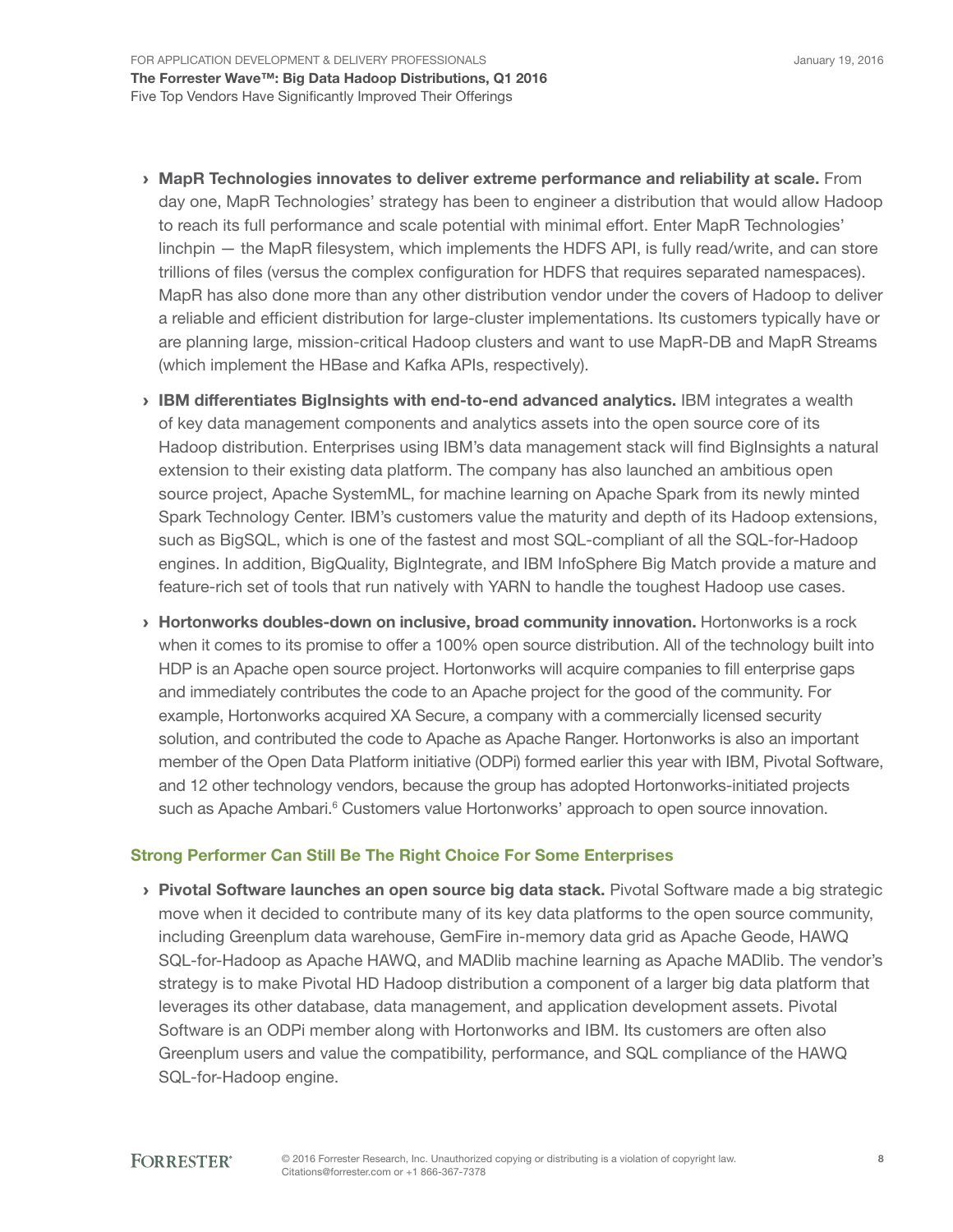## Engage With An Analyst

Gain greater confidence in your decisions by working with Forrester thought leaders to apply our research to your specific business and technology initiatives.

### Analyst Inquiry

Ask a question related to our research; a Forrester analyst will help you put it into practice and take the next step. Schedule a 30-minute phone session with the analyst or opt for a response via email.

[Learn more about inquiry,](http://forr.com/1einFan) including tips for getting the most out of your discussion.

### Analyst Advisory

Put research into practice with in-depth analysis of your specific business and technology challenges. Engagements include custom advisory calls, strategy days, workshops, speeches, and webinars.

[Learn about interactive advisory](http://www.forrester.com/Analyst-Advisory/-/E-MPL172) sessions and how we can support your initiatives.

## Supplemental Material

## Survey Methodology

Forrester's Global Business Technographics® Data And Analytics Survey, 2015, was fielded from January through March 2015 of 3,005 business and technology decision-makers located in Australia, Brazil, Canada, China, France, Germany, India, New Zealand, the UK, and the US from companies with 100 or more employees.

Forrester's Business Technographics provides demand-side insight into the priorities, investments, and customer journeys of business and technology decision-makers and the workforce across the globe. Forrester collects data insights from qualified respondents in 10 countries spanning the Americas, Europe, and Asia. Business Technographics uses only superior data sources and advanced datacleaning techniques to ensure the highest data quality.

## Online Resource

The online version of Figure 3 is an Excel-based vendor comparison tool that provides detailed product evaluations and customizable rankings.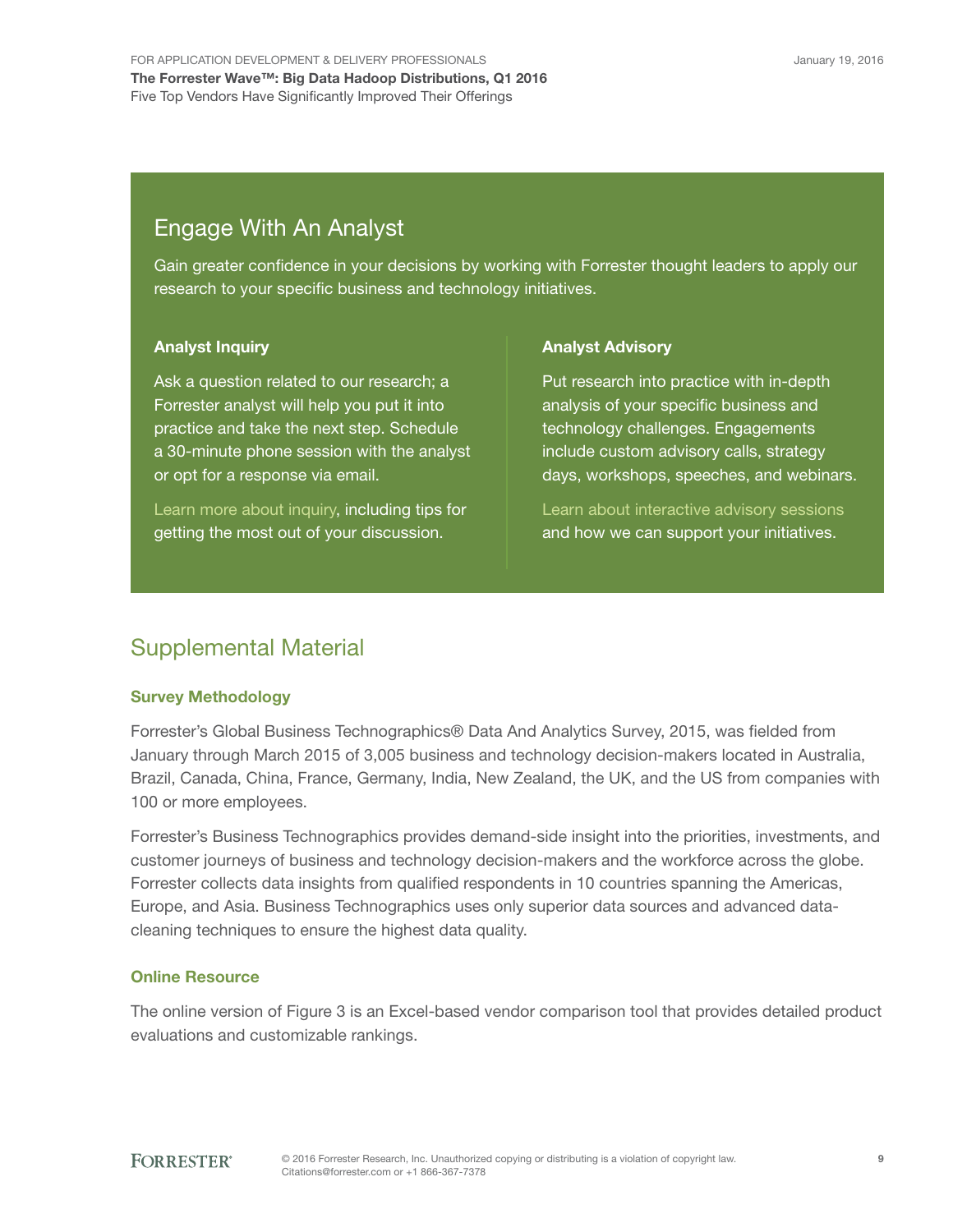### Data Sources Used In This Forrester Wave

Forrester used a combination of three data sources to assess the strengths and weaknesses of each solution:

- › Vendor surveys. Forrester surveyed vendors on their capabilities as they relate to the evaluation criteria. Once we analyzed the completed vendor surveys, we conducted vendor calls where necessary to gather details of vendor qualifications.
- › Product briefings and demos. We asked vendors to conduct briefings and demonstrations of their product's functionality. We used findings from these product briefings and demos to validate details of each vendor's product capabilities.
- › Customer reference calls. To validate product and vendor qualifications, Forrester also conducted reference calls with two of each vendor's current customers.

### The Forrester Wave Methodology

We conduct primary research to develop a list of vendors that meet our criteria to be evaluated in this market. From that initial pool of vendors, we then narrow our final list. We choose these vendors based on: 1) product fit; 2) customer success; and 3) Forrester client demand. We eliminate vendors that have limited customer references and products that don't fit the scope of our evaluation.

After examining past research, user need assessments, and vendor and expert interviews, we develop the initial evaluation criteria. To evaluate the vendors and their products against our set of criteria, we gather details of product qualifications through a combination of lab evaluations, questionnaires, demos, and/or discussions with client references. We send evaluations to the vendors for their review, and we adjust the evaluations to provide the most accurate view of vendor offerings and strategies.

We set default weightings to reflect our analysis of the needs of large user companies — and/or other scenarios as outlined in the Forrester Wave document — and then score the vendors based on a clearly defined scale. These default weightings are intended only as a starting point, and we encourage readers to adapt the weightings to fit their individual needs through the Excel-based tool. The final scores generate the graphical depiction of the market based on current offering, strategy, and market presence. Forrester intends to update vendor evaluations regularly as product capabilities and vendor strategies evolve. For more information on the methodology that every Forrester Wave follows, go to http://www.forrester.com/marketing/policies/forrester-wave-methodology.html.

### Integrity Policy

All of Forrester's research, including Forrester Wave evaluations, is conducted according to our Integrity Policy. For more information, go to http://www.forrester.com/marketing/policies/integritypolicy.html.

#### **FORRESTER®**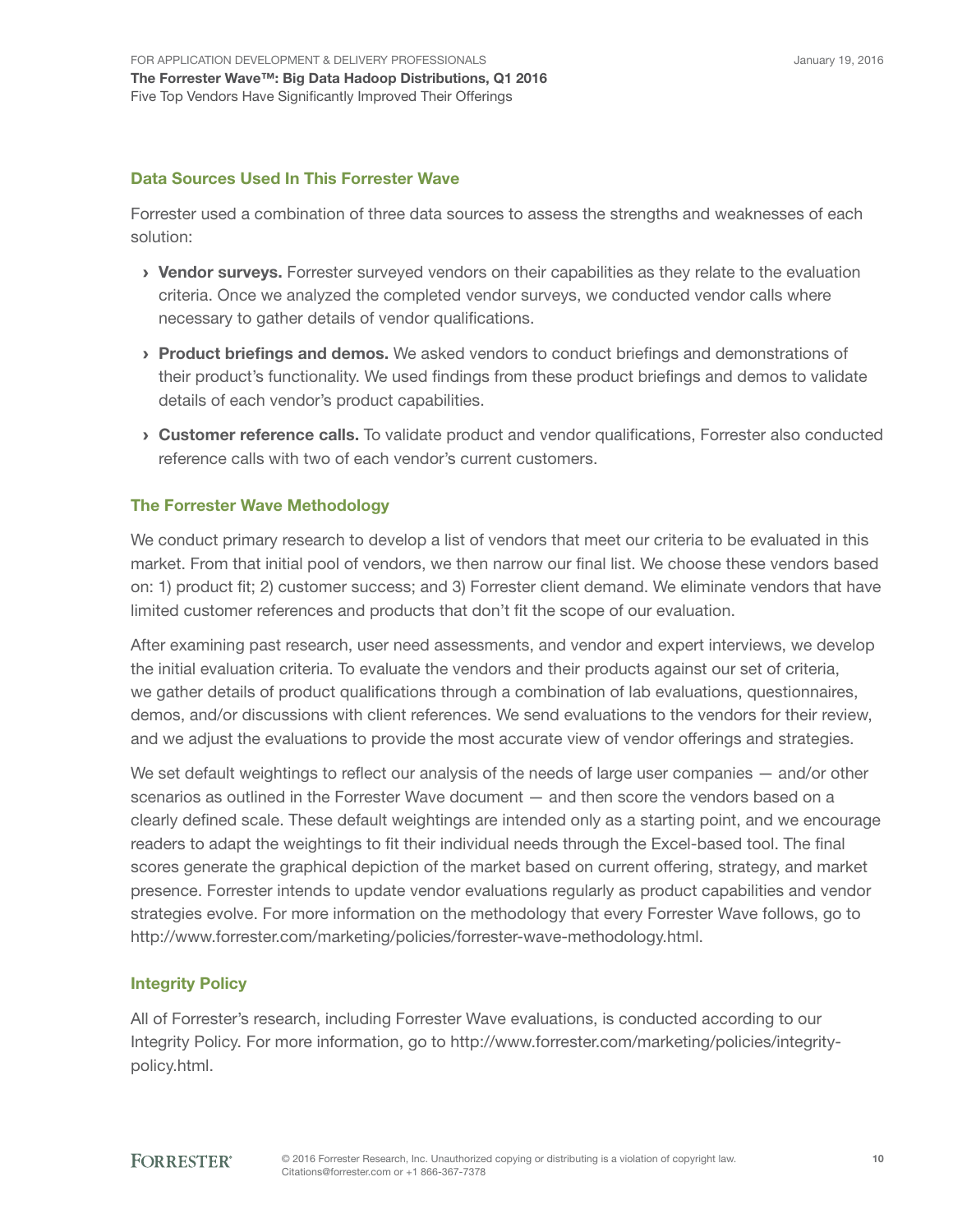## **Endnotes**

- 1 These are estimates based on ranges and are not exact. Source: Forrester's Global Business Technographics Data And Analytics Survey, 2015.
- <sup>2</sup> There's a new dynamic duo in big data town: SQL and Hadoop. If you think this an unlikely combination, think twice. Enterprises have gobs of structured and semi-structured data generated by all sorts of transactional applications, and SQL is still the best option for querying it. Much of that data is increasingly finding its way into Hadoop clusters for analytics because of its versatility and the economical, linear scalability of both data storage and compute. In this report, Forrester has identified and reviewed open source and commercial SQL engines for Hadoop to help AD&D professionals learn about the maturity and sweet spot for each and choose the best for their enterprise's needs. See the "[SQL-For-Hadoop: 14 Capable Solutions Reviewed](http://www.forrester.com/go?objectid=RES117713)" Forrester report.
- <sup>3</sup> You'll often hear Hadoop and Spark mentioned in the same breath. That's because, although they are independent platforms in their own right, they have an evolving, symbiotic relationship. AD&D pros must understand the key differences and synergies between this next-generation cluster-computing power couple to make informed decisions about their big data strategy and investments. See the "[Apache Spark Is Powerful And Promising](http://www.forrester.com/go?objectid=RES121127)" Forrester report.
- 4 ETL stands for extract, transform, and load.
- <sup>5</sup> Forrester has identified and reviewed open source and commercial SQL engines for Hadoop to help AD&D pros learn about the maturity and sweet spot for each and choose the best for their enterprise's needs. See the ["SQL-For-](http://www.forrester.com/go?objectid=RES117713)[Hadoop: 14 Capable Solutions Reviewed"](http://www.forrester.com/go?objectid=RES117713) Forrester report.

Forrester examined more than a dozen Hadoop SQL solutions organized by three distinct approaches. Enterprise architects should read this report to understand the architectures of these solutions and what to look for as they plan to meet business needs with big data platforms and support emerging systems of insight. See the "[SQL-For-Hadoop:](http://www.forrester.com/go?objectid=RES117814)  [Critical Technology For Customer-Obsessed Firms](http://www.forrester.com/go?objectid=RES117814)" Forrester report.

<sup>6</sup> This brief analyzes the goals of the Open Data Platform initiative, the challenges and opportunities it will bring to the market, and the consequences that AD&D professionals will need to consider when planning and executing their company's Hadoop strategy. See the ["Brief: Can Hadoop's Enterprise Loose Ends Be Tied By The Open Data Platform](http://www.forrester.com/go?objectid=RES122362)  [Initiative?"](http://www.forrester.com/go?objectid=RES122362) Forrester report.